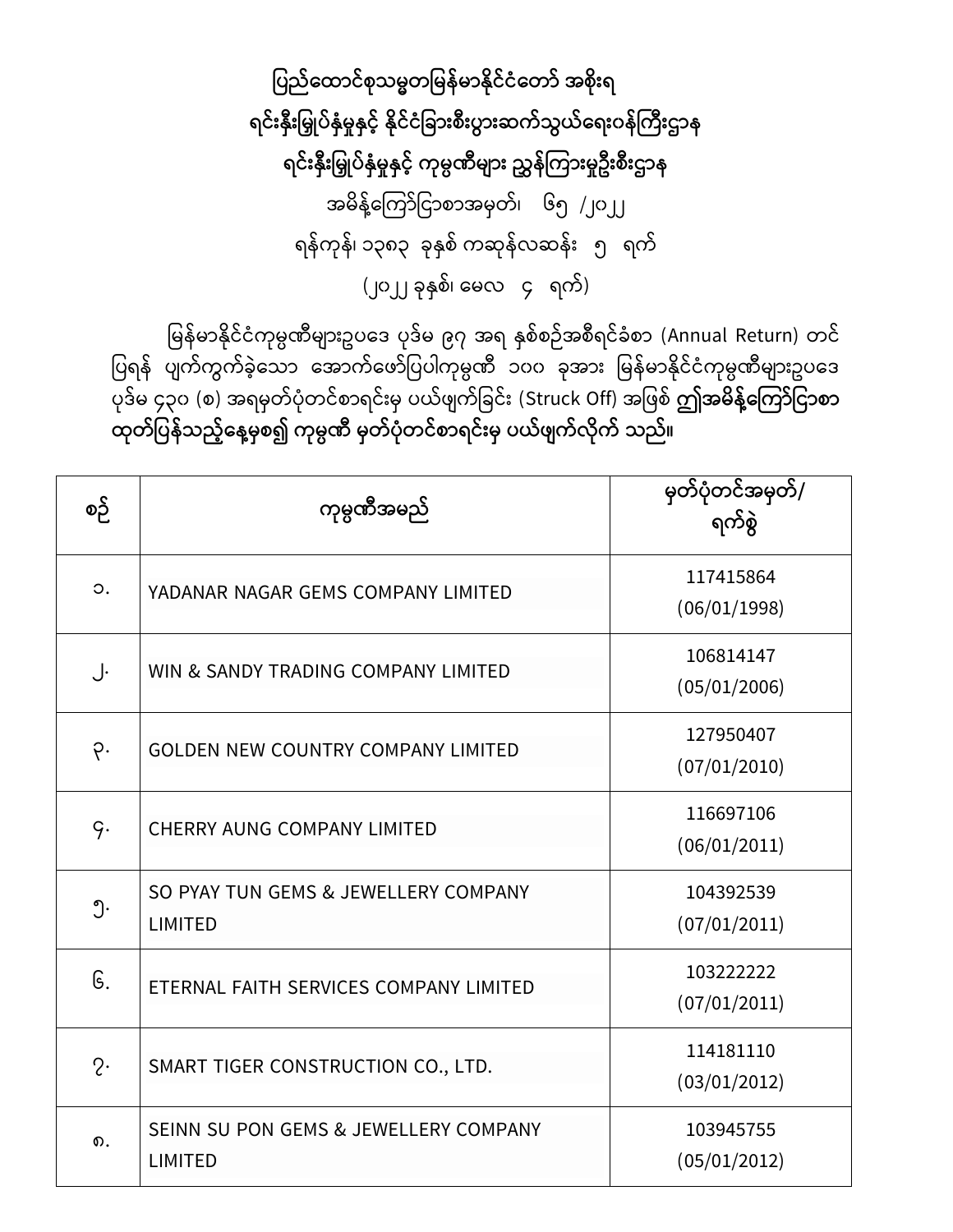| စဉ်     | ကုမ္ပဏီအမည်                                                         | မြတ်ပုံတင်အမှတ်/<br>ရက်စွဲ |
|---------|---------------------------------------------------------------------|----------------------------|
| ၉.      | NATIONAL TRIUMPH PRODUCTION COMPANY<br><b>LIMITED</b>               | 116649063<br>(05/01/2012)  |
| OO.     | THET HLAING TUN CONSTRUCTION COMPANY<br><b>LIMITED</b>              | 115178385<br>(04/12/2012)  |
| OO.     | MYANMAR GOLDEN RIVER INVESTMENT COMPANY<br><b>LIMITED</b>           | 119732700<br>(03/01/2014)  |
| $O_1$ . | MYAT PAN TAW WIN COMPANY LIMITED                                    | 118420195<br>(06/01/2014)  |
| ၁၃.     | MIRACLE POWER COMPANY LIMITED                                       | 109829471<br>(07/01/2014)  |
| og.     | HEIN YADANAR (MYANMAR) CONSTRUCTION GROUP<br><b>COMPANY LIMITED</b> | 112576843<br>(07/01/2014)  |
| ၁၅.     | AD 7 COMPANY LIMITED                                                | 118122445<br>(07/01/2014)  |
| ၁၆.     | NORTHERN KING COMPANY LIMITED                                       | 107603182<br>(08/01/2014)  |
| ၁၇.     | PHYO MAUK THUKHA CONSTRUCTION & MINING<br><b>COMPANY LIMITED</b>    | 111888620<br>(17/12/2014)  |
| ၁၈.     | AUNG CHO MYINT COMPANY LIMITED                                      | 115516701<br>(05/01/2015)  |
| ၁၉.     | AUNG SWAN HTET COMPANY LIMITED                                      | 115248871<br>(05/01/2015)  |
| ၂၀.     | DANA AUNG LAN CONSTRUCTION COMPANY LIMITED                          | 116401185<br>(06/01/2015)  |
| ၂၁.     | ROYAL GOLDEN TIGER COMPANY LIMITED                                  | 118338642<br>(06/01/2015)  |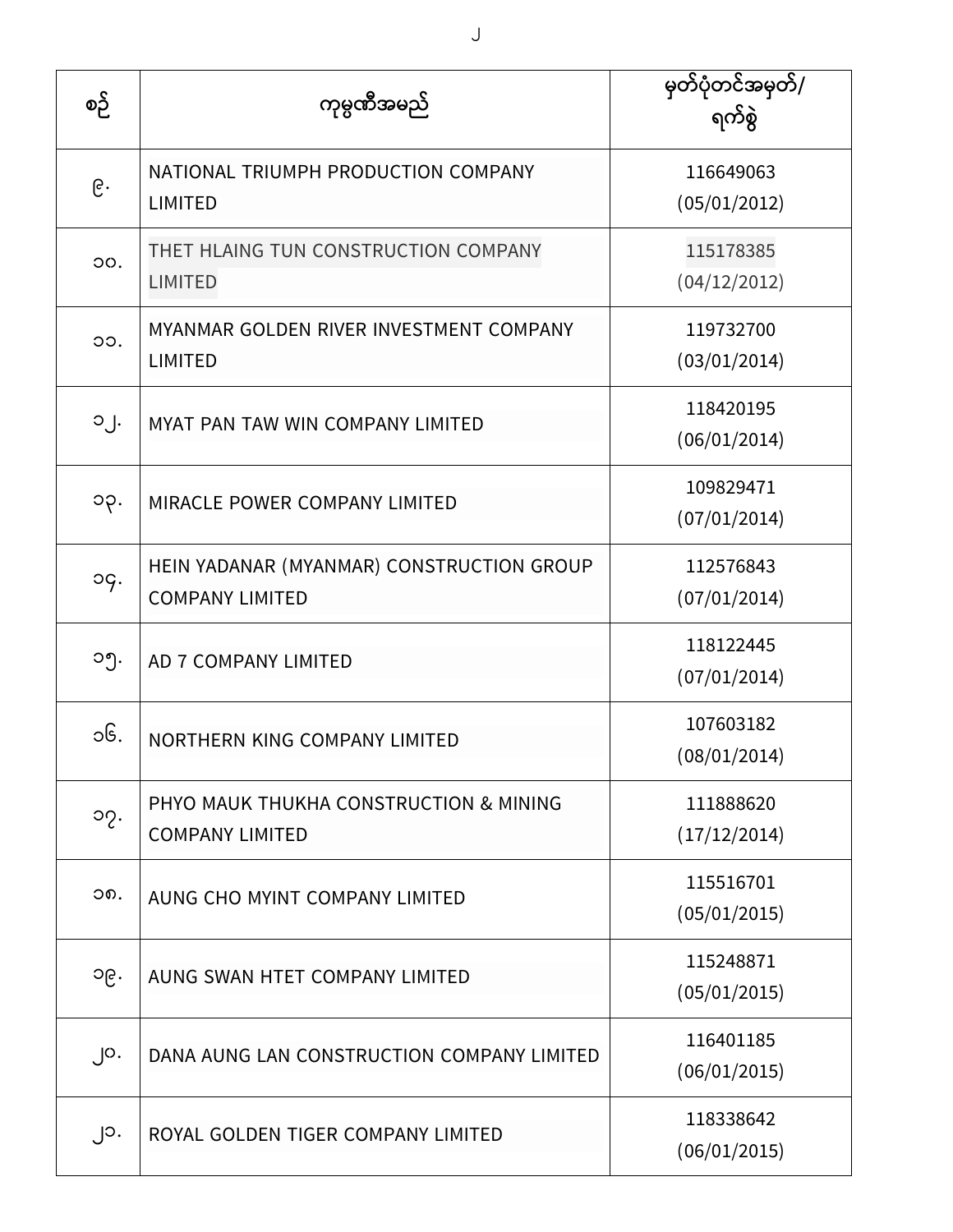| စဉ်    | ကုမ္ပဏီအမည်                                               | မှတ်ပုံတင်အမှတ်/<br>ရက်စွဲ |
|--------|-----------------------------------------------------------|----------------------------|
| JJ.    | YE TONG MINING COMPANY LIMITED                            | 106932565<br>(07/01/2015)  |
| JP.    | <b>GD MYANMAR COMPANY LIMITED</b>                         | 117713857<br>(07/01/2015)  |
| J9.    | KYAUK HPYET AUNG COMPANY LIMITED                          | 117228118<br>(07/01/2015)  |
| ၂၅.    | ORYX GLOBAL GROUP OF COMPANIES LIMITED                    | 113478977<br>(07/01/2015)  |
| ၂၆.    | QJIANG TRADING COMPANY LIMITED                            | 104153100<br>(05/01/2016)  |
| $J2$ . | TRIPLE THREE NINE COMPANY LIMITED                         | 107676120<br>(06/01/2016)  |
| ၂၈.    | SAN MYANMAR YAMON COMPANY LIMITED                         | 107783202<br>(06/01/2016)  |
| ၂၉․    | <b>GOLDEN YOLANDA COMPANY LIMITED</b>                     | 119697034<br>(07/01/2016)  |
| po.    | <b>SARAH COMPANY LIMITED</b>                              | 108505036<br>(07/01/2016)  |
| ၃၁.    | <b>AVIASALON MYANMAR LIMITED</b>                          | 114285714<br>(03/01/2017)  |
| PJ.    | KAW LIN THAR COMPANY LIMITED                              | 118167635<br>(03/01/2017)  |
| og.    | MOE YAN THUKHA GENERAL SERVICES COMPANY<br><b>LIMITED</b> | 111168962<br>(03/01/2017)  |
| ၃၄.    | SUCCESSFUL LION COMPANY LIMITED                           | 117486028<br>(03/01/2017)  |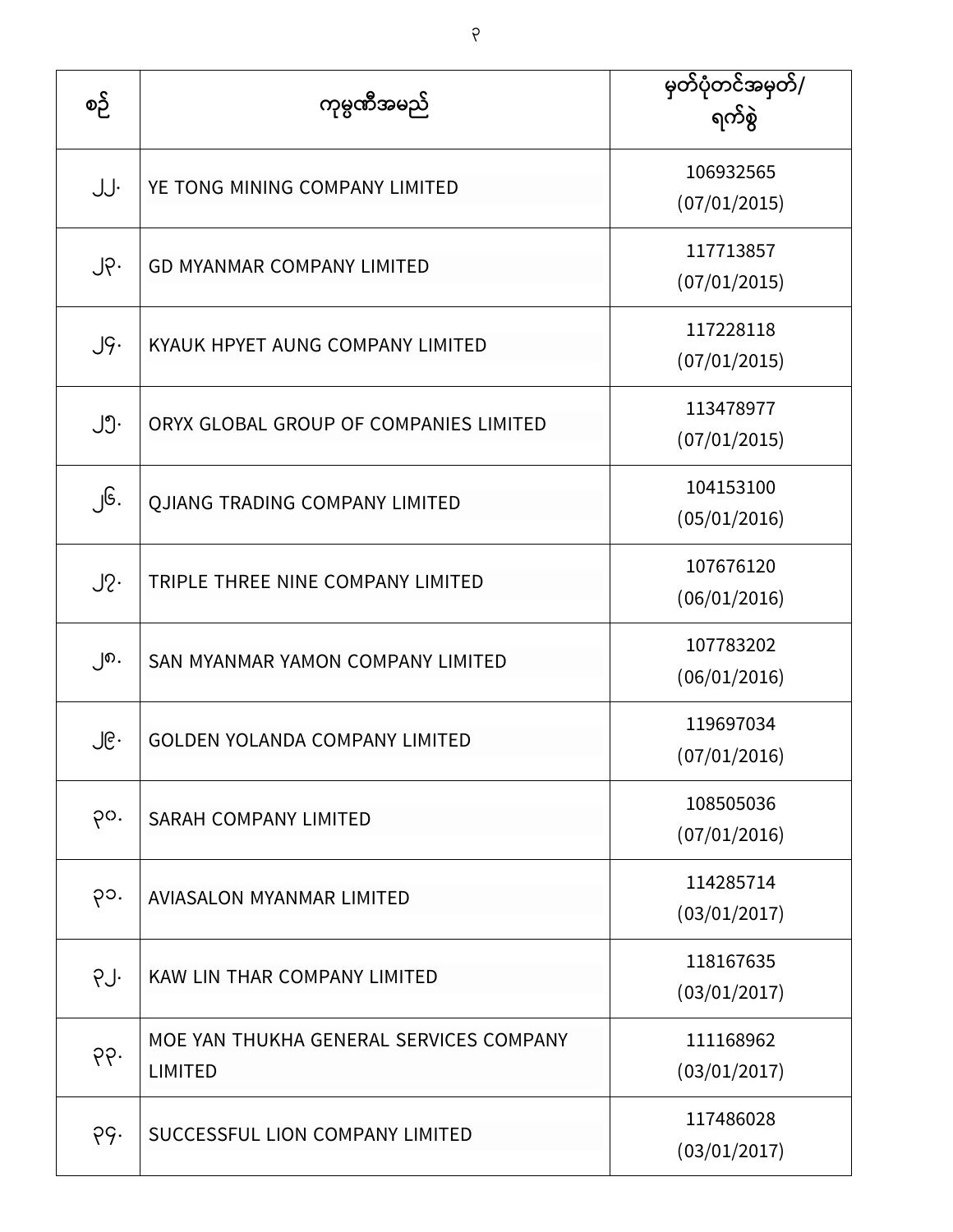| စဉ် | ကုမ္ပဏီအမည်                                                      | မှတ်ပုံတင်အမှတ်/<br>ရက်စွဲ |
|-----|------------------------------------------------------------------|----------------------------|
| ၃၅. | WIN STAR PLUS COMPANY LIMITED                                    | 110838530<br>(03/01/2017)  |
| ၃၆. | <b>GLOBAL JUSTICE COMPANY LIMITED</b>                            | 116624338<br>(05/01/2017)  |
| 65. | QUEEN UNIVERSE COMPANY LIMITED                                   | 102606981<br>(05/01/2017)  |
| ၃၈. | LUCKY SEVEN FORTUNE MYANMAR COMPANY<br><b>LIMITED</b>            | 114488399<br>(05/01/2017)  |
| ၃၉. | <b>NTF COMPANY LIMITED</b>                                       | 117636690<br>(05/01/2017)  |
| go. | <b>CREATIVE THINKING DESIGN CENTER COMPANY</b><br><b>LIMITED</b> | 108393467<br>(05/01/2017)  |
| go. | TOP EXCELLENCE STAR (T.E.S) COMPANY LIMITED                      | 101808629<br>(05/01/2017)  |
| gJ. | A1 B2 COMPANY LTD                                                | 116626454<br>(06/01/2017)  |
| ၄၃. | YANEX COMPANY LIMITED                                            | 112565531<br>(06/01/2017)  |
| 99. | MYO HAN THAR COMPPANY LIMITED                                    | 111167966<br>(06/01/2017)  |
| ၄၅. | ENJOY BAGAN TRAVEL AND TOUR COMPANY LTD                          | 117252175<br>(06/01/2017)  |
| gG. | <b>CREATIVE INNOVATION COMPANY LIMITED</b>                       | 114244880<br>(06/01/2017)  |
| 92. | KANAOO MYANMAR TRADING COMPANY LTD.                              | 111991855<br>(04/12/2017)  |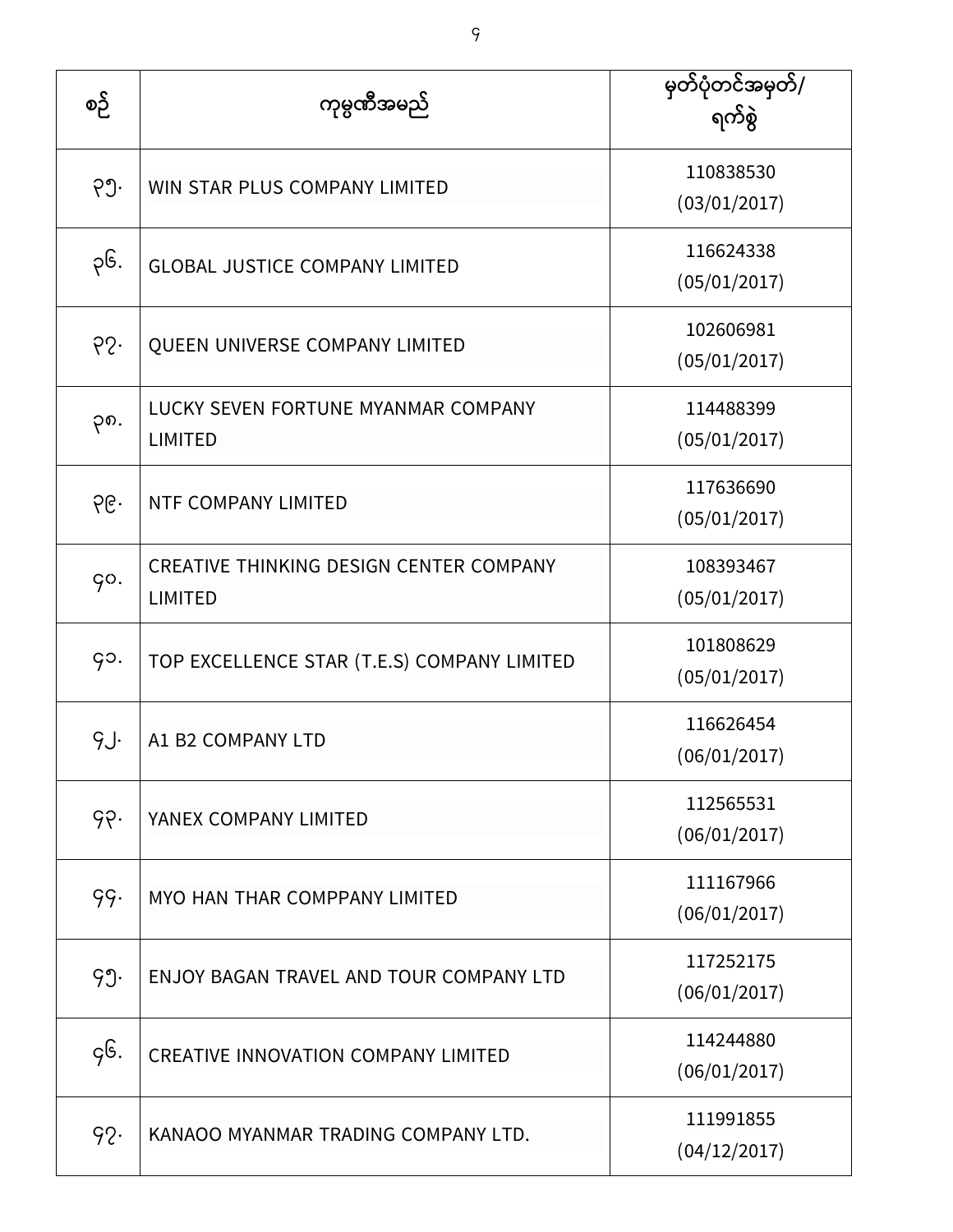| စဉ်              | ကုမ္ပဏီအမည်                                | မှတ်ပုံတင်အမှတ်/<br>ရက်စွဲ |
|------------------|--------------------------------------------|----------------------------|
| ၄၈.              | ROSE FAMILY COMPANY LIMITED                | 118105761<br>(04/12/2017)  |
| ၄၉.              | HSA KA NYAW COMPANY LIMITED                | 105349610<br>(03/01/2018)  |
| ၅၀.              | MINN THU LWIN COMPANY LIMITED              | 115169807<br>(03/01/2018)  |
| ၅၁.              | NILAR PYAE HLYAN COMPANY LIMITED           | 104427804<br>(03/01/2018)  |
| ၅၂.              | <b>CRADLE WEALTH COMPANY LIMITED</b>       | 119659558<br>(05/01/2018)  |
| ၅၃.              | SHWE SHWE WAR COMPANY LIMITED              | 116875314<br>(05/01/2018)  |
| 99.              | <b>VANISH COMPANY LIMITED</b>              | 118169174<br>(05/01/2018)  |
| ၅၅.              | SHWE GABAR HLWAN COMPANY LIMITED           | 102319850<br>(05/01/2018)  |
| ၅၆.              | WAN YWAL COMPANY LIMITED                   | 117327957<br>(05/01/2018)  |
| $\mathfrak{D}$ . | <b>M S M COMPANY LIMITED</b>               | 109425672<br>(05/01/2018)  |
| ၅၈.              | <b>FAHD COMPANY LIMITED</b>                | 100471671<br>(05/01/2018)  |
| ၅၉.              | ETERNAL TOP INTERNATIONAL LIMITED          | 108667753<br>(05/01/2018)  |
| Go.              | AUNG THU KHA ROYAL TRADING COMPANY LIMITED | 110034245<br>(08/01/2018)  |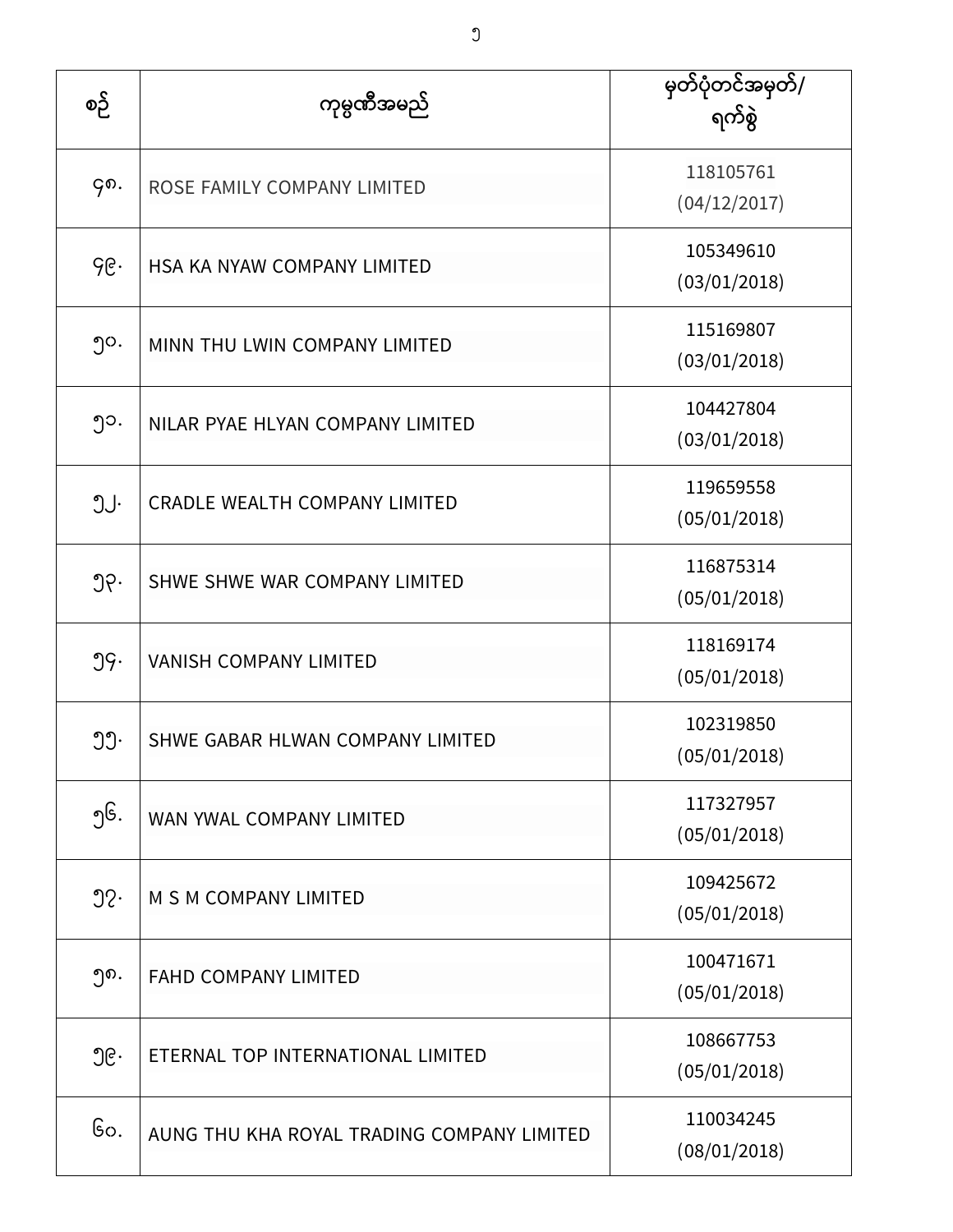| စဉ်           | ကုမ္ပဏီအမည်                                                        | မှတ်ပုံတင်အမှတ်/<br>ရက်စွဲ |
|---------------|--------------------------------------------------------------------|----------------------------|
| ၆၁.           | MYAT MANAW PHYU COMPANY LIMITED                                    | 101815889<br>(08/01/2018)  |
| ၆၂.           | MYANMAR CLOUD NETWORK CO., LTD                                     | 103957346<br>11/09/2018    |
| ၆၃.           | PHANGRAN RAZI COMPANY LIMITED                                      | 110609078<br>(04/12/2018)  |
| ၆၄.           | MYANMAR HONG TU SERVICE COMPANY LIMITED                            | 113452730<br>(03/01/2019)  |
| ၆၅.           | KO KO LAY FAMILY LIMITED                                           | 113455098<br>(03/01/2019)  |
| GG.           | MYANMAR MELEWAR JAPAN VENTURES COMPANY<br><b>LIMITED</b>           | 113449527<br>(03/01/2019)  |
| ၆၇.           | <b>NAN EAINTAW COMPANY LIMITED</b>                                 | 113435909<br>(03/01/2019)  |
| ၆၈.           | EAGLE GOLFER GROUP MUSE COMPANY LIMITED                            | 113412569<br>(03/01/2019)  |
| ၆၉.           | KAUNG MYAT WAI COMPANY LIMITED                                     | 113451564<br>(03/01/2019)  |
| $2^{\circ}$ . | YADANARBON MYO MIN COMPANY LIMITED                                 | 113412003<br>(03/01/2019)  |
| $2^{\circ}$ . | XING LONG COMPANY LIMITED                                          | 113962925<br>(09/01/2019)  |
| 2J            | THE FIVE RAINMAKERS' MANUFACTURING GROUP<br><b>COMPANY LIMITED</b> | 113911824<br>(09/01/2019)  |
| 26            | MYANMAR YOUNG AGRIPRENEURS COMPANY<br><b>LIMITED</b>               | 113958626<br>(09/01/2019)  |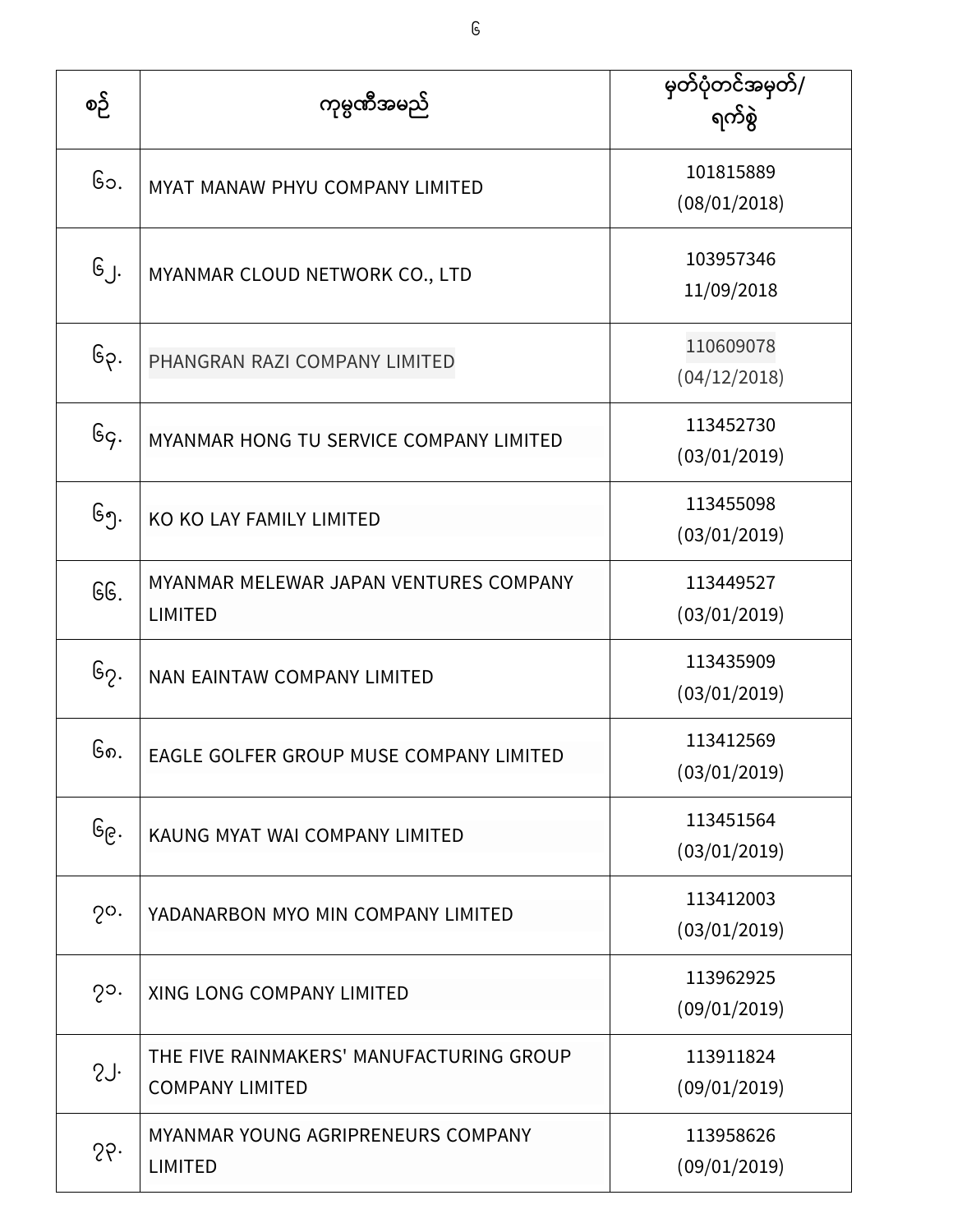| စဉ်   | ကုမ္ပဏီအမည်                                             | မြတ်ပုံတင်အမှတ်/<br>ရက်စွဲ |
|-------|---------------------------------------------------------|----------------------------|
| 29.   | KAUNG MYAT HIYAN COMPANY LIMITED                        | 113963026<br>(09/01/2019)  |
| 29.   | <b>SS WIN COMPANY LIMITED</b>                           | 113919779<br>(09/01/2019)  |
| ၇၆.   | BLESSING DG COMPANY LIMITED                             | 114035823<br>(10/01/2019)  |
| $23-$ | ZORRO MYANMAR TRAVELS @ TOURS COMPANY<br><b>LIMITED</b> | 113991909<br>(10/01/2019)  |
| ၇၈.   | JADE JAR JAR ( JJJ ) CO., LTD                           | 113992085<br>(10/01/2019)  |
| 56.   | UPALI LEGAL CONSULTANCY COMPANY LIMITED                 | 114025887<br>(10/01/2019)  |
| ၈၀.   | MKP ASIA PACIFIC COMPANY LIMITED                        | 114042447<br>(10/01/2019)  |
| ၈၁.   | SAW ZARNI FAMILY CO LTD                                 | 114049611<br>(10/01/2019)  |
| ၈၂.   | SHWE MYINT ZAW WIN COMPANY LIMITED                      | 114051268<br>(10/01/2019)  |
| ၈၃.   | SUPER NEFT COMPANY LIMITED                              | 114033057<br>(10/01/2019)  |
| ၈၄.   | YELLOW LION SECURITY SERVICE COMPANY LIMITED            | 114045020<br>(10/01/2019)  |
| ၈၅.   | SUN WEI COMPANY LIMITED                                 | 114049700<br>(10/01/2019)  |
| ၈၆.   | YAW SU PAN COMPANY LIMITED                              | 114026921<br>(10/01/2019)  |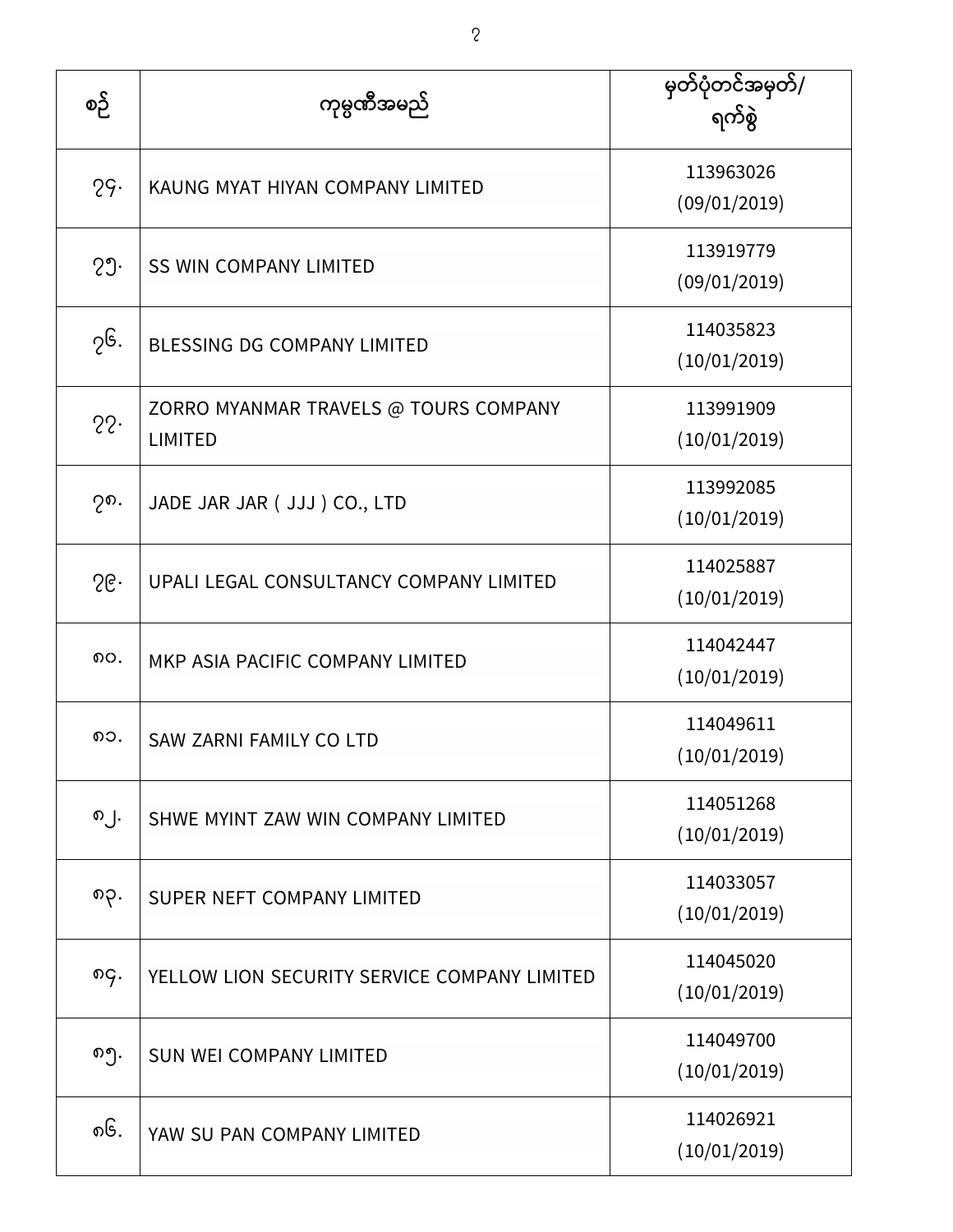| စဉ် | ကုမ္ပဏီအမည်                                                   | မှတ်ပုံတင်အမှတ်/<br>ရက်စွဲ |
|-----|---------------------------------------------------------------|----------------------------|
| ၈၇. | <b>SMARTRON COMPANY LTD</b>                                   | 114050296<br>(10/01/2019)  |
| ດດ. | <b>GREEN ACT COMPANY LIMITED</b>                              | 114048526<br>(10/01/2019)  |
| ၈၉. | MYANMAR PANNTAING COMPANY LIMITED                             | 113968176<br>(10/01/2019)  |
| ၉၀. | ELEPHAS MAXIMUS COMPANY LIMITED                               | 114025623<br>(10/01/2019)  |
| ၉၁. | TM7 INVESTMENT COMPANY LIMITED                                | 114055549<br>(10/01/2019)  |
| ၉၂. | MYANMAR SHWE SIN LIN COMPANY LIMITED                          | 114048267<br>(10/01/2019)  |
| ၉၃. | <b>LJTP COMPANY LIMITED</b>                                   | 114048534<br>(10/01/2019)  |
| ၉၄. | <b>HIGH &amp; HOLOGRAM COMPANY LIMITED</b>                    | 114024805<br>(10/01/2019)  |
| ၉၅. | LINN HTET YADANAR ENGINEERING COMPANY<br><b>LIMITED</b>       | 113981687<br>(10/01/2019)  |
| ၉၆. | FIRST GENIUS ENGINEERING COMPANY LIMITED                      | 114057533<br>(10/01/2019)  |
| 65. | A&T MYANMAR ENGINEERING ANG TRADING<br><b>COMPANY LIMITED</b> | 113979089<br>(10/01/2019)  |
| ၉၈. | NUMINOUS MYANMAR COMPANY LIMITED                              | 114049034<br>(10/01/2019)  |
| ၉၉. | NEW THAN LWIN COMPANY LIMITED                                 | 113985283<br>(10/01/2019)  |